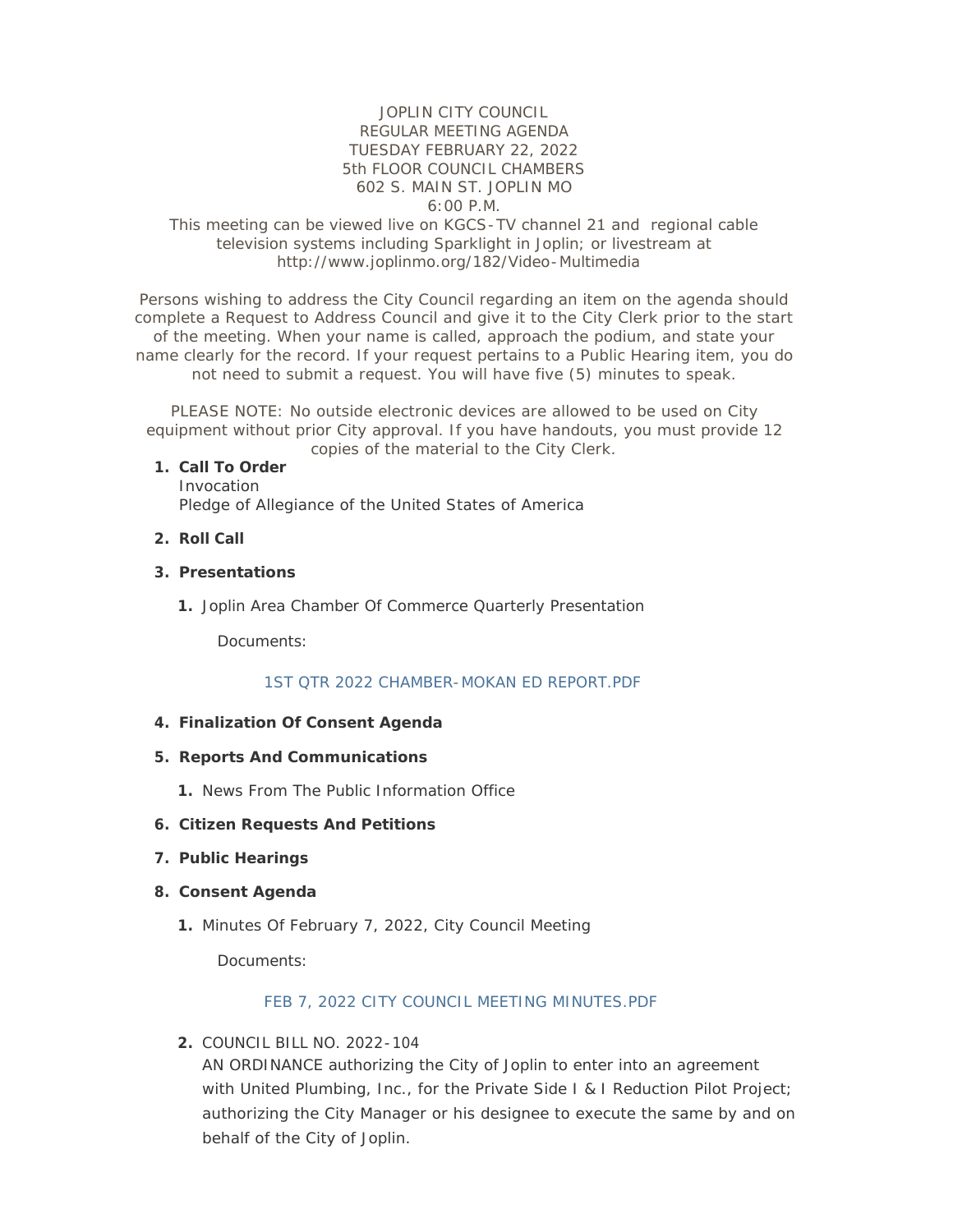Documents:

## [CB2022-104.PDF](http://www.joplinmo.org/AgendaCenter/ViewFile/Item/8346?fileID=48919)

COUNCIL BILL NO. 2022-250 **3.**

AN ORDINANCE amending Ordinance No. 2004-256, passed by the Council of the City of Joplin, Missouri, November 15, 2004, by removing from District R-1 (Single-family Residential)and including in District R-2 (Two-Family Residential) property as described below and located at Northwest Corner of N. Oliver Ave. and W. A. St., City of Joplin, Jasper County, Missouri.

Documents:

# [CB2022-250.PDF](http://www.joplinmo.org/AgendaCenter/ViewFile/Item/8347?fileID=48920)

# **Resolutions 9.**

# **Ordinances - Emergency 10.**

COUNCIL BILL NO. 2022-501 **1.** AN ORDINANCE amending the Annual Budget of the City of Joplin for the Fiscal Year 2020-2021 as adopted by Ordinance 2020-156 on October 19, 2020, to adjust appropriations and containing an emergency clause.

Documents:

[CB 2022-501 SUMMARY BUDGET AMENDMENT FY 2021.PDF](http://www.joplinmo.org/AgendaCenter/ViewFile/Item/8351?fileID=49122) [CB 2022-501 BUDGET AMENDMENT ORDINANCE.PDF](http://www.joplinmo.org/AgendaCenter/ViewFile/Item/8351?fileID=49120) [CB 2022-501 SCHEDULE A 2021 BUDGET AMENDMENT FEBRUARY 21](http://www.joplinmo.org/AgendaCenter/ViewFile/Item/8351?fileID=49121)  2022.PDF

# COUNCIL BILL NO. 2022-502 **2.**

AN ORDINANCE approving a Contract by and between the City of Joplin and Segal to update the City's Rules and Regulations Manual; authorizing the City Manager to execute said Contract by and on behalf of the City of Joplin; and containing an emergency clause.

Documents:

[CB 2022-502 SUMMARY RULES AND REGULATIONS UPDATE](http://www.joplinmo.org/AgendaCenter/ViewFile/Item/8352?fileID=49092)  CONTRACT AGREEMENT.PDF [CB 2022-502 RULES AND REGULATIONS UPDATE CONTRACT](http://www.joplinmo.org/AgendaCenter/ViewFile/Item/8352?fileID=49088)  AGREEMENT.PDF [CB 2022-502 EXHIBIT A COJ CONSULTING AGREEMENT 2022 RULES](http://www.joplinmo.org/AgendaCenter/ViewFile/Item/8352?fileID=49086)  AND REGULATIONS RFP.PDF [CB 2022-502 RULES REGULATIONS RFP.PDF](http://www.joplinmo.org/AgendaCenter/ViewFile/Item/8352?fileID=49089) [CB 2022-502 SEGAL BID RESPONSE.PDF](http://www.joplinmo.org/AgendaCenter/ViewFile/Item/8352?fileID=49097) [CB 2022-502 FINAL OVERALL SUMMARY SCORE FOR RULES AND](http://www.joplinmo.org/AgendaCenter/ViewFile/Item/8352?fileID=49087)  REGULATIONS RFP.PDF [CB 2022-502 SUMMARY OF INTERVIEW COMMENTS.PDF](http://www.joplinmo.org/AgendaCenter/ViewFile/Item/8352?fileID=49091)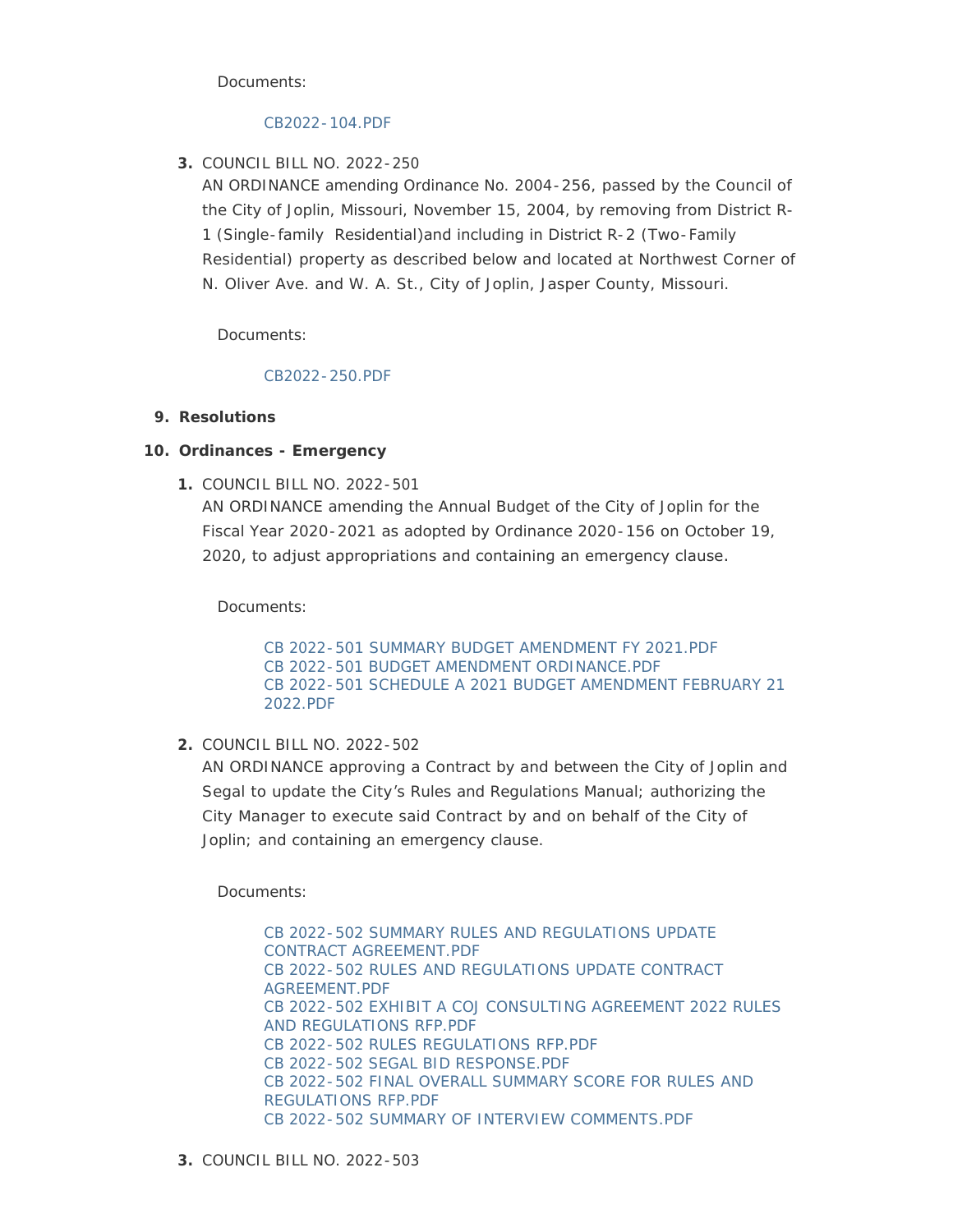AN ORDINANCE adopting the Housing Revitalization Plan to be used as a guideline for Strategy One of the Action Plans to help Address Declining Neighborhoods; and, amending the Annual Budget of the City of Joplin for the Fiscal Year 2021-2022 as adopted by Ordinance 2021-149 on October 18, 2021; and, containing an emergency clause.

Documents:

[CB 2022-503 SUMMARY ADOPTING HOUSING REVITALIZATION](http://www.joplinmo.org/AgendaCenter/ViewFile/Item/8354?fileID=49096)  ACTION PLAN.PDF [CB 2022-503 ADOPTING HOUSING REVITALIZATION ACTION PLAN](http://www.joplinmo.org/AgendaCenter/ViewFile/Item/8354?fileID=49094)  ORDINANCE.PDF [CB 2022-503 HOUSING REVITALIZATION PLAN DOCUMENTS.PDF](http://www.joplinmo.org/AgendaCenter/ViewFile/Item/8354?fileID=49095)

COUNCIL BILL NO. 2022-602 **4.**

AN ORDINANCE approving a contract for grant money by and between the City of Joplin, Missouri and the Missouri Department of Transportation dealing generally with the Full Time DWI Unit, Hazardous Moving Violations Enforcement, and DWI Enforcement in the amount of Ninety-Three Thousand, Two Hundred and Fifty Dollars (\$93.250.00); authorizing the City Manager to execute the same by and on behalf of the City of Joplin, Missouri; and containing an emergency clause.

Documents:

[HMV-OVERTIME.PDF](http://www.joplinmo.org/AgendaCenter/ViewFile/Item/8345?fileID=48898) [DWI SATURATION.PDF](http://www.joplinmo.org/AgendaCenter/ViewFile/Item/8345?fileID=48899) [DEDICATED IMPAIRED DRIVING ENFORCEMENT.PDF](http://www.joplinmo.org/AgendaCenter/ViewFile/Item/8345?fileID=48900) [SUMMARY ITEM 2022-602 MODOT GRANTS \(002\).PDF](http://www.joplinmo.org/AgendaCenter/ViewFile/Item/8345?fileID=49098) [COUNCIL BILL 2022-602 MODOT GRANTS.PDF](http://www.joplinmo.org/AgendaCenter/ViewFile/Item/8345?fileID=49099)

# **Ordinances - First Reading 11.**

COUNCIL BILL NO. 2022-105 **1.**

AN ORDINANCE authorizing the City of Joplin to enter into a work authorization with Allgeier, Martin and Associates, Inc. for engineering consulting services not to exceed the amount of Two Hundred Fifty-Five Thousand and no/100 Dollars (\$255,000.00) for the Turkey Creek Wastewater Treatment Facility (WWTF) Screw Pumps and Equipment Building, authorizing the City Manager or his designee to execute the same by and on behalf of the City of Joplin.

Documents:

[GS 2022-105 TCWWTF SCREW PUMP AND EQUIPMENT BUIDLING.PDF](http://www.joplinmo.org/AgendaCenter/ViewFile/Item/8349?fileID=49062) [CB 2022-105 TCWWTF SCREW PUMPS AND EQUIP BUILDING.PDF](http://www.joplinmo.org/AgendaCenter/ViewFile/Item/8349?fileID=49063) [WA AMA 22-002 TURKEY CRK WWTF SCREW PUMPS AND](http://www.joplinmo.org/AgendaCenter/ViewFile/Item/8349?fileID=49064)  EQUIPMENT BLDG.PDF [AMAONCALLENGINEERING-02112022084340.PDF](http://www.joplinmo.org/AgendaCenter/ViewFile/Item/8349?fileID=49065)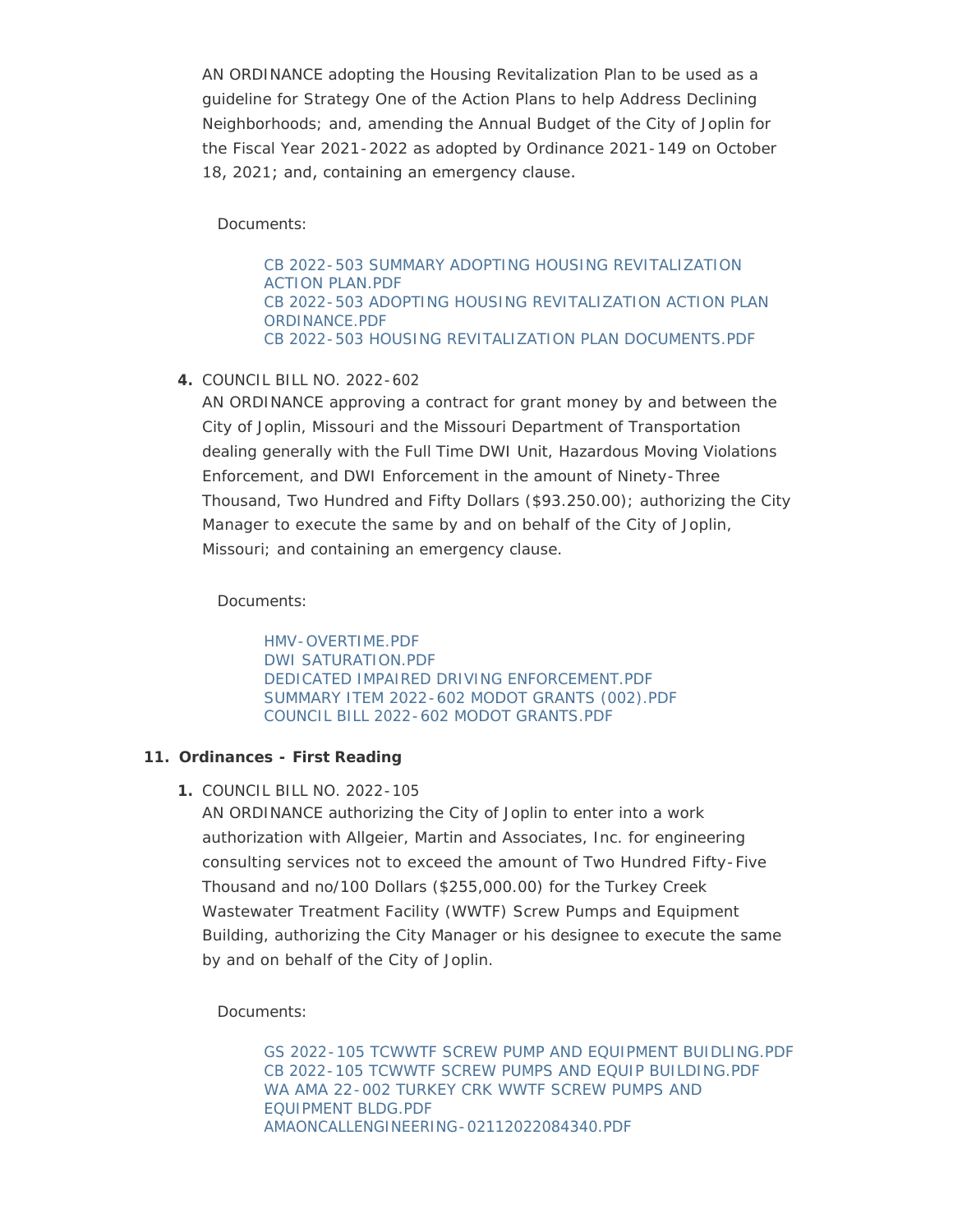# COUNCIL BILL NO. 2022-106 **2.**

AN ORDINANCE authorizing the City of Joplin to enter into a work authorization with Allgeier, Martin and Associates, Inc. for engineering consulting services not to exceed the amount of Two Hundred Ninety Three Thousand and no/100 Dollars (\$293,000.00) for Shoal Creek Wastewater Treatment Facility (WWTF) Centrifuge and Boiler, authorizing the City Manager or his designee to execute the same by and on behalf of the City of Joplin.

Documents:

[GS 2022-106 CENTRIFUGE BOILER \(1\).PDF](http://www.joplinmo.org/AgendaCenter/ViewFile/Item/8348?fileID=49058) [CB 2022-106 CENTRIFUGE BOILER \(1\).PDF](http://www.joplinmo.org/AgendaCenter/ViewFile/Item/8348?fileID=49059) [WA AMA 22-001 SHOAL CRK WWTF CENTRIFUGE AND BOILER.PDF](http://www.joplinmo.org/AgendaCenter/ViewFile/Item/8348?fileID=49060) [AMAONCALLENGINEERING-02112022084340.PDF](http://www.joplinmo.org/AgendaCenter/ViewFile/Item/8348?fileID=49061)

COUNCIL BILL NO. 2022-109 **3.**

AN ORDINANCE authorizing the City of Joplin to enter into a work authorization with Allgeier, Martin and Associates, Inc. for engineering consulting services not to exceed amount of One Hundred Thirty Thousand and 00/100 dollars (\$130,000.00) for engineering design services associated with the Tin Cup Trail bridge design; and authorizing the City Manager or his designee to execute the same by and on behalf of the City of Joplin.

Documents:

[AMA TIN CUP TRAIL BRIDGE WORK AUTHORIZATION ORDINANCE.PDF](http://www.joplinmo.org/AgendaCenter/ViewFile/Item/8355?fileID=49100) [AMA TIN CUP TRAIL BRIDGE WORK AUTHORIZATION SUMMARY](http://www.joplinmo.org/AgendaCenter/ViewFile/Item/8355?fileID=49101)  SHEET.PDF [WORK AUTHORIZATION AMA-OC-22-007 TIN CUP TRAIL BRIDGE.PDF](http://www.joplinmo.org/AgendaCenter/ViewFile/Item/8355?fileID=49102)

# **Ordinances - Second Reading And Third Reading 12.**

# **Unfinished Business 13.**

# **New Business 14.**

1. Confirm Boards And Commissions Appointments

Joplin, built on generations of people with grit and determination, is a regional hub at the crossroads of America. Our diverse people and employers thrive because of our healthy lifestyles, exceptional neighborhoods, lifelong learning opportunities and cultural & recreational amenities.

Ad Omnia Parata

Together we are ready for